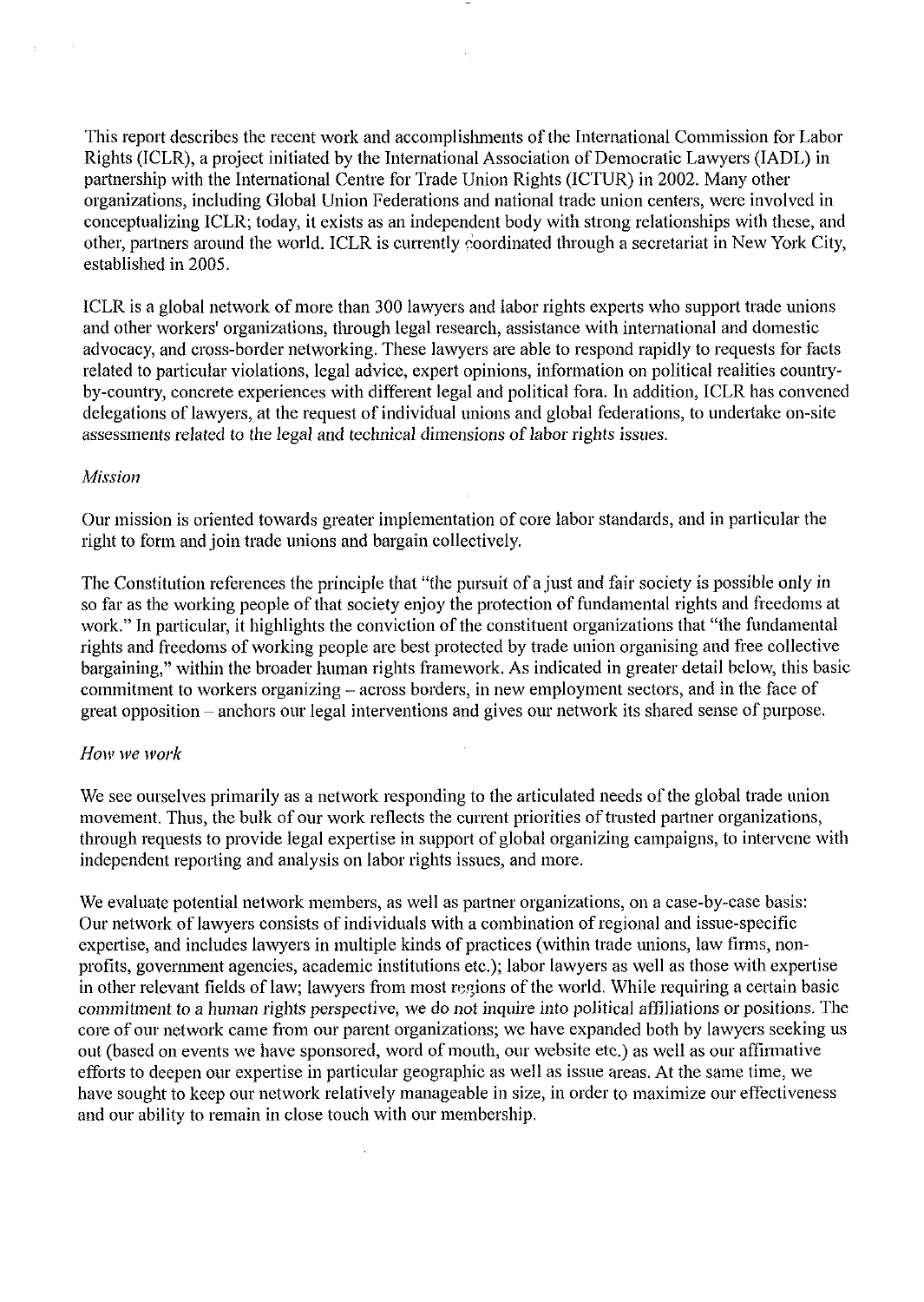$\label{eq:2.1} \frac{d\mathbf{r}}{d\mathbf{r}} = \frac{1}{\mathbf{r}} \frac{d\mathbf{r}}{d\mathbf{r}}$  $\label{eq:2.1} \frac{1}{\sqrt{2}}\int_{0}^{\infty}\frac{1}{\sqrt{2\pi}}\left(\frac{1}{\sqrt{2\pi}}\right)^{2\alpha} \frac{1}{\sqrt{2\pi}}\int_{0}^{\infty}\frac{1}{\sqrt{2\pi}}\left(\frac{1}{\sqrt{2\pi}}\right)^{\alpha} \frac{1}{\sqrt{2\pi}}\frac{1}{\sqrt{2\pi}}\int_{0}^{\infty}\frac{1}{\sqrt{2\pi}}\frac{1}{\sqrt{2\pi}}\frac{1}{\sqrt{2\pi}}\frac{1}{\sqrt{2\pi}}\frac{1}{\sqrt{2\pi}}\frac{1}{\sqrt{2\pi}}$  $\label{eq:2.1} \frac{1}{\sqrt{2}}\left(\frac{1}{\sqrt{2}}\right)^{2} \left(\frac{1}{\sqrt{2}}\right)^{2} \left(\frac{1}{\sqrt{2}}\right)^{2} \left(\frac{1}{\sqrt{2}}\right)^{2} \left(\frac{1}{\sqrt{2}}\right)^{2} \left(\frac{1}{\sqrt{2}}\right)^{2} \left(\frac{1}{\sqrt{2}}\right)^{2} \left(\frac{1}{\sqrt{2}}\right)^{2} \left(\frac{1}{\sqrt{2}}\right)^{2} \left(\frac{1}{\sqrt{2}}\right)^{2} \left(\frac{1}{\sqrt{2}}\right)^{2} \left(\$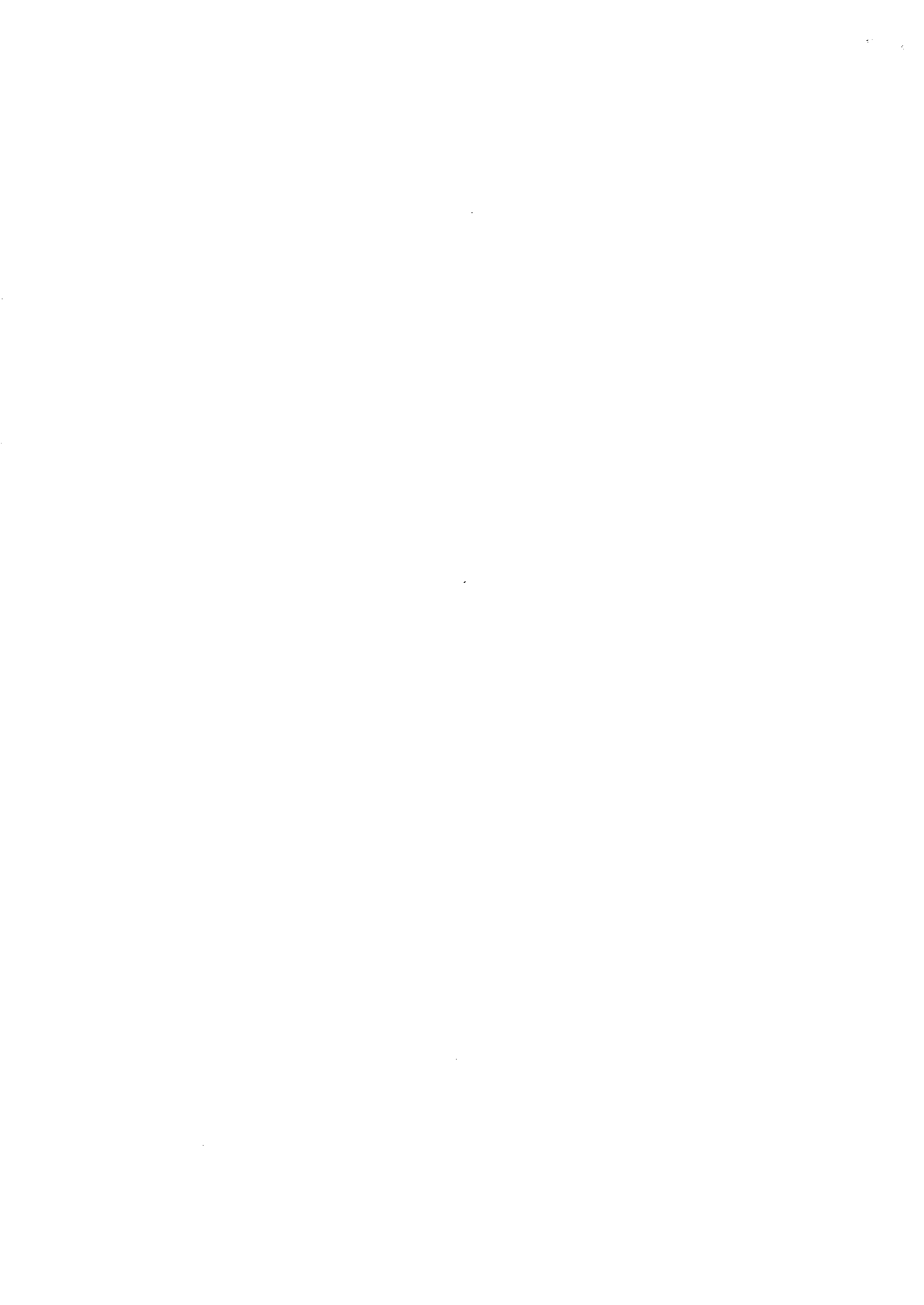In terms of partner organizations, we do not partner with groups/unions whose policies in other respects  $-$  for example, in terms of discrimination based on race, gender, religious affiliation etc.  $-$  would conflict with our basic commitment to trade union rights as part of a comprehensive human rights framework. We have not, as an organization, taken a position on divisive issues such as trade and labor linkages, and we work with partners on all sides of the debate, on occasion, even supporting efforts to develop a common minimum agenda among them. We frequently reach out to groups proactively in pursuit of a shared agenda; this tends to be more the case in terms of NGO partners rather than trade unions, as described below.

Over the course of our recent work, our partners and projects have included:

- Working with a range of groups in China and abroad to explore legislative reform possibilities and engagement with the All China Federation of Trade Unions (ACFTU). Groups have included legal clinics at universities, law firms, unions and NGOs developing China programs.
- Supporting public sector workers in the United States to challenge restrictions on freedom of association. In the state of North Carolina, we partnered with the United Electrical, Radio and Machine Workers of America (UE) to file regional and international complaints addressing the denial of the right to collective bargaining, to sanitation workers, postal delivery workers, janitorial workers in state facilities, and more; in the state of New York, we are working with Local 100 of the Transportation Workers Union to use international norms and mechanisms to challenge a law prohibiting public sector strikes.
- Assisting with legal and policy underpinnings for global union-led organizing campaigns at multinational firms. Most recently, we assisted the Global Union Federation UN1 to achieve a global agreement that brought organizing rights to over 500,000 workers at a private security firm, G4S.
- Collaborating with informal sector workers (domestic workers, home-based workers, agricultural workers) who have limited access to trade union organizing rights, or public law remedies, to shape private mechanisms to enforce and monitor labor rights principles.
- We have worked with academic and research institutions around the world Institute for Labour Law and Development in Cape Town, South Africa; Centre for Workers' Management, India; the Human Rights Programs of law schools including Harvard, Columbia, and Fordham - to deepen the capacity of our network and expand its potential impact as a teaching tool. We also developed a series of Web-based seminars with the Cornell School of Industrial and Labor Relations, on international labor rights in domestic contexts.
- We work closely with NGO partners, engaged in litigation, advocacy, legal trainings, corporate accountability, and organizing support for workers' movements as well as broader human rights struggles:
	- We have worked with the Global Worker Justice Alliance on international law training materials
	- for advocates supporting migrant workers<br>We helped the Legal Resources Centre in South Africa to conceptualize and implement "Africa Worker Rights Now," a project to support low-wage service sector workers in southern Africa in efforts to enforce wage-and-hour laws<br>We partnered with the Clean Clothes Campaign network to identify comparative and
	- international norms on worker compensation for workplace-related deaths and injuries, to shape a set of best practices. These were successfully used in negotiations for enhanced compensation with prominent European retailers sourcing from a garment factory in Bangladesh that had collapsed.

We have been at the forefront of attempts to promote trade union protections for sex workers  $-a$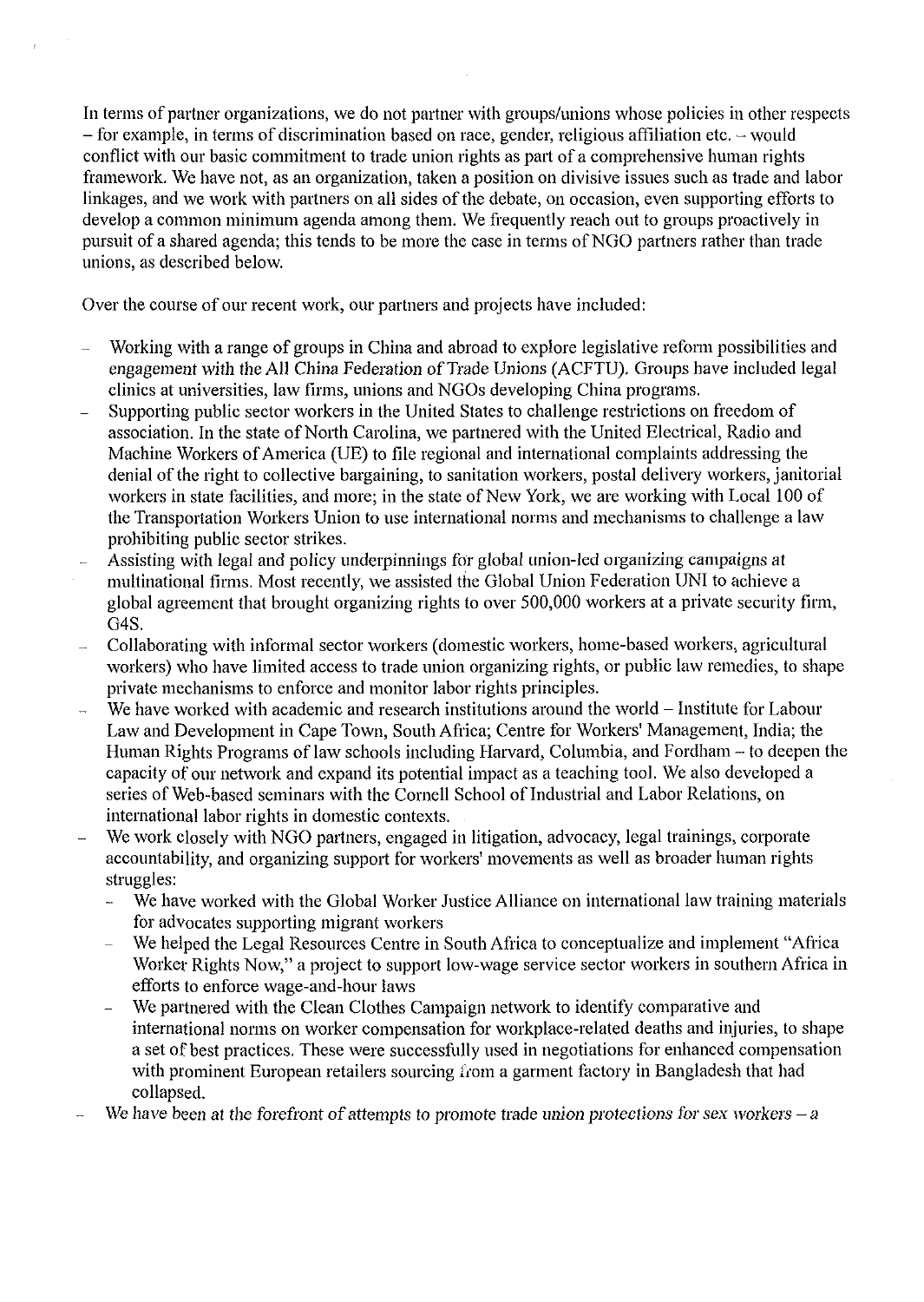$\label{eq:2.1} \frac{1}{\sqrt{2}}\left(\frac{1}{\sqrt{2}}\right)^{2} \left(\frac{1}{\sqrt{2}}\right)^{2} \left(\frac{1}{\sqrt{2}}\right)^{2} \left(\frac{1}{\sqrt{2}}\right)^{2} \left(\frac{1}{\sqrt{2}}\right)^{2} \left(\frac{1}{\sqrt{2}}\right)^{2} \left(\frac{1}{\sqrt{2}}\right)^{2} \left(\frac{1}{\sqrt{2}}\right)^{2} \left(\frac{1}{\sqrt{2}}\right)^{2} \left(\frac{1}{\sqrt{2}}\right)^{2} \left(\frac{1}{\sqrt{2}}\right)^{2} \left(\$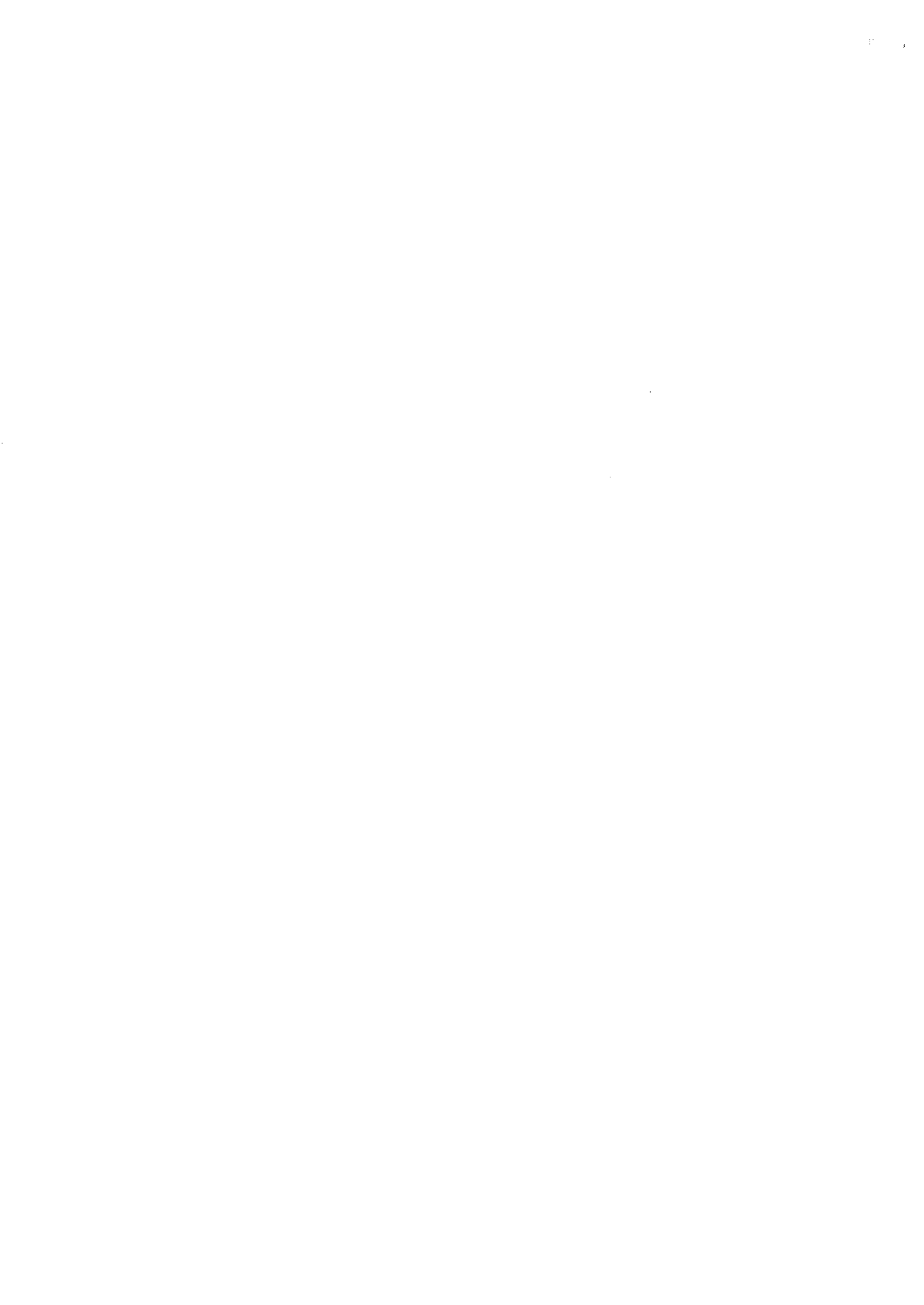vulnerable group not routinely supported by most trade unions around the world. We worked with a small group of trade unions to organize a meeting, in tandem with the World Social Forum in Belem, Brazil in January, which brought together union leaders and activists committed to improving conditions for workers in the sex sector.

## **Akxt** *Steps*

The description above showcases the incredible strengths of ICLR and its network in terms of programmatic achievements. In the next phase of our growth, we plan to focus on strengthening the core principle – our dynamic and flexible network – by identifying, contacting and getting to know a much broader range of lawyers comnitted to labor movements, and promoting productive dialogues, and strategy sessions among them. We expect the ICLR secretariat to play a central role in creating inclusive, accessible discussions and collaborations, with the assistance of Web and translation technology, and documenting the outcomes for a wide range of trade unions and their advocates around the world.

We encourage you to send detailed information about yourself, and your aspirations for ICLR as a resource for you, as well as a space to share your expertise.